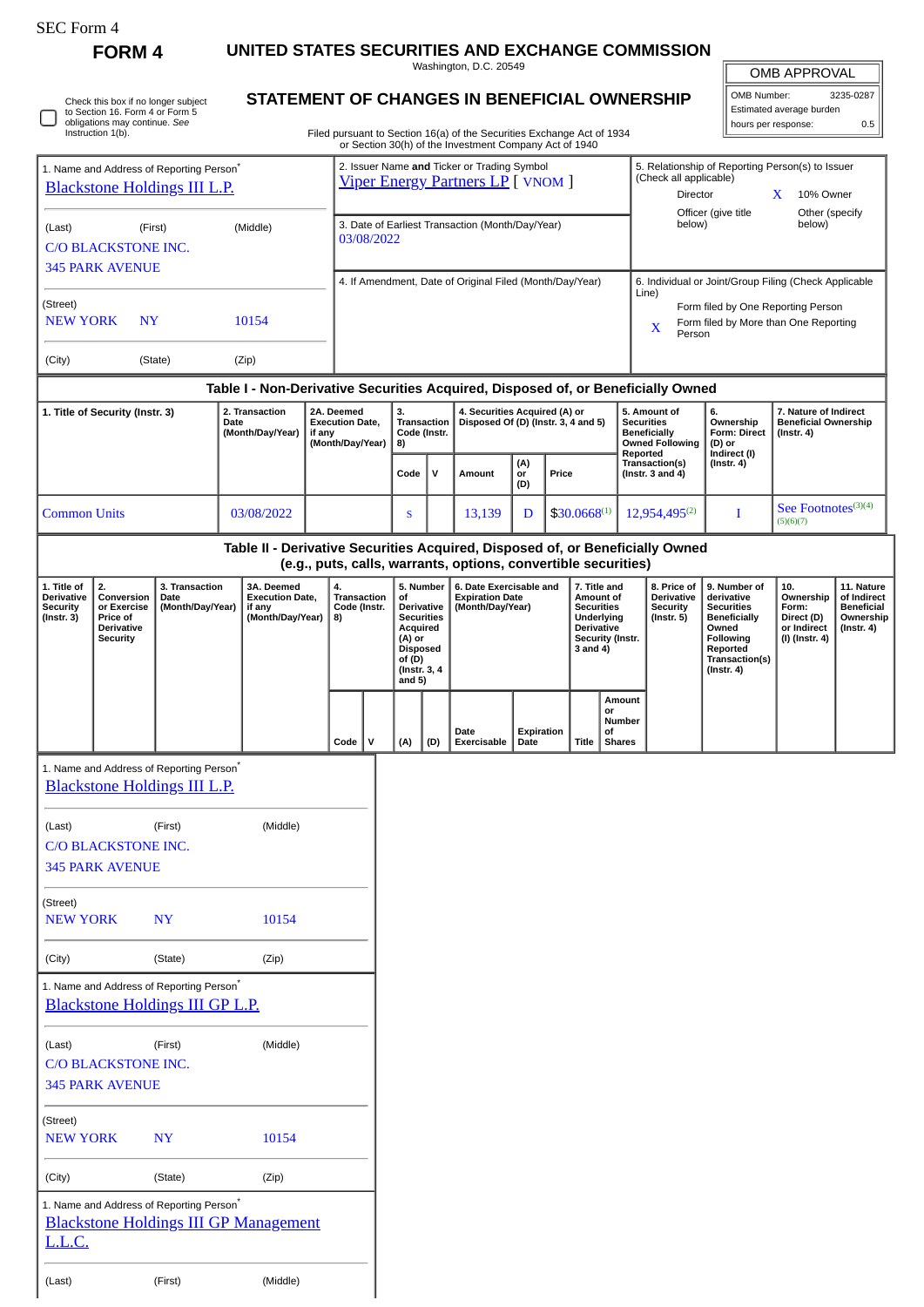| <b>C/O BLACKSTONE INC.</b><br><b>345 PARK AVENUE</b>                                              |                |          |
|---------------------------------------------------------------------------------------------------|----------------|----------|
| (Street)<br><b>NEW YORK</b>                                                                       | <b>NY</b>      | 10154    |
| (City)                                                                                            | (State)        | (Zip)    |
| 1. Name and Address of Reporting Person <sup>*</sup><br><b>Blackstone Inc</b>                     |                |          |
| (Last)<br><b>345 PARK AVENUE</b>                                                                  | (First)        | (Middle) |
| (Street)<br><b>NEW YORK</b>                                                                       | N <sub>Y</sub> | 10154    |
| (City)                                                                                            | (State)        | (Zip)    |
| 1. Name and Address of Reporting Person <sup>*</sup><br><b>Blackstone Group Management L.L.C.</b> |                |          |
| (Last)<br>C/O BLACKSTONE INC.<br><b>345 PARK AVENUE</b>                                           | (First)        | (Middle) |
| (Street)<br><b>NEW YORK</b>                                                                       | <b>NY</b>      | 10154    |
| (City)                                                                                            | (State)        | (Zip)    |
| 1. Name and Address of Reporting Person <sup>®</sup><br><b>SCHWARZMAN STEPHEN A</b>               |                |          |
| (Last)<br>C/O BLACKSTONE INC.<br><b>345 PARK AVENUE</b>                                           | (First)        | (Middle) |
| (Street)<br><b>NEW YORK</b>                                                                       | <b>NY</b>      | 10154    |
| (City)                                                                                            | (State)        | (Zip)    |

## **Explanation of Responses:**

1. The price reported in Column 4 is a weighted average price. These common units ("Common Units") representing limited partner interests in Viper Energy Partners LP (the "Issuer") were sold in multiple transactions ranging from \$30.005 to \$30.150, inclusive. The Reporting Persons undertake to provide to the Issuer, any security holder of the Issuer, or the staff of the Securities and Exchange<br>Commission, upon re

2. In a prior Form 4, the number of Common Units of the Issuer held by the Reporting Persons was inadvertently disclosed as 12,967,624. The number of Common Units of the Issuer actually held by Reporting Persons prior to the transaction reported herein was 12,967,634.

3. The controlling membership interests of BX Guidon Topco LLC, a Delaware limited liability company are held by Blackstone Management Associates VI L.L.C. and Blackstone Energy Management<br>Associates II L.L.C. BMA VI L.L.C Blackstone Holdings III L.P. is the managing member of each of BMA VI L.L.C. and Blackstone EMA II L.L.C. Blackstone Holdings III GP L.P. is the general partner of Blackstone Holdings III L.P. Blackstone Holdings III GP Management L.L.C. is the general partner of Blackstone Holdings III GP L.P.

4. (continued from footnote 3) Blackstone Inc. ("Blackstone") is the sole member of Blackstone Holdings III GP Management L.L.C. The sole holder of the Series II preferred stock of Blackstone is Blackstone Group Management L.L.C. Blackstone Group Management L.L.C. is wholly-owned by Blackstone's senior managing directors and controlled by its founder, Stephen A. Schwarzman.

5. Information with respect to each of the Reporting Persons is given solely by such Reporting Person, and no Reporting Person has responsibility for the accuracy or completeness of information supplied by another Reporting Person.

6. Each of the Reporting Persons (other than to the extent it directly holds securities reported herein) disclaims beneficial ownership of the securities held by the other Reporting Persons, except to the extent of such Reporting Person's pecuniary interest therein, and, pursuant to Rule 16a-1(a)(4) under the Securities Exchange Act of 1934 (the "Exchange Act"), each of the Reporting Persons (other than<br>to the extent it dir

7. Due to the limitations of the electronic filing system certain Reporting Persons are filing a separate Form 4.

## **Remarks:**

Form 2 of 2

## BLACKSTONE HOLDINGS III L.P., By: Blackstone Holdings III GP L.P., its general partner, By: Blackstone Holdings III GP Management L.L.C., its general partner, By: /s/ Tabea Hsi, Name: Tabea Hsi, Title: **Senior Managing Director** 03/10/2022 BLACKSTONE HOLDINGS 03/10/2022III GP L.P., By: Blackstone Holdings III GP Management L.L.C., its general partner, By: